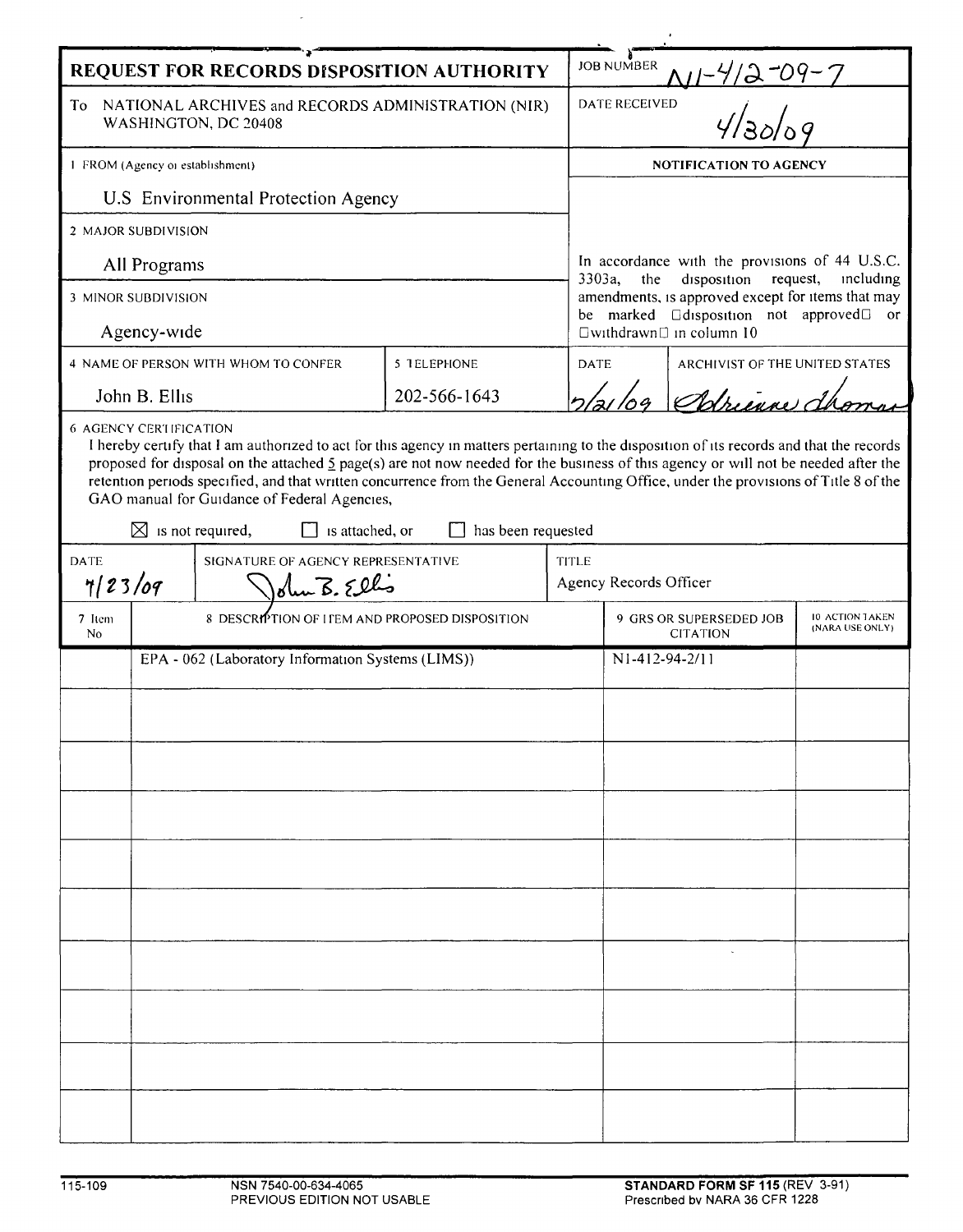# **EPA Records Schedule 062**

Status: Final, *05/3112010*

Title: Laboratory Information Management Systems (LIMS)

Program: All Programs

Applicability: Agency-wide

Function: 316-258-04 - Monitoring/Modeling Methods Development

#### NARA Disposal Authority:

This schedule authorizes the disposition of the record copy in any media (media neutral), excluding any records already in electronic form. Records designated for permanent retention must be transferred to the National Archives in accordance with NARA standards at the time of transfer.

•  $N1-412-09-7$ 

#### Description:

Includes laboratory information management systems used in EPA laboratories to receive, store and report data generated from laboratory analysis of environmental samples usmg scientific mstruments. Data elements may include sample data, who took the sample and where, contents of the sample and what was asked to be analyzed, who analyzed the sample and when. Data is used to support EPA's environmental programs and often transferred to electromc information systems such as RadNet or similar systems.

#### Disposition Instructions:

Item a: Electronic software program

- • Disposable
- Destroy when no longer needed to ensure access to, and use of, the electronic records throughout the authorized retention period.

#### Item b: Input

- • Varies
- Follow instructions for EPA 171.

#### Item c: Electromc data

- • Disposable
- Delete when 3 years old or when no longer needed for the related project or activity, whichever is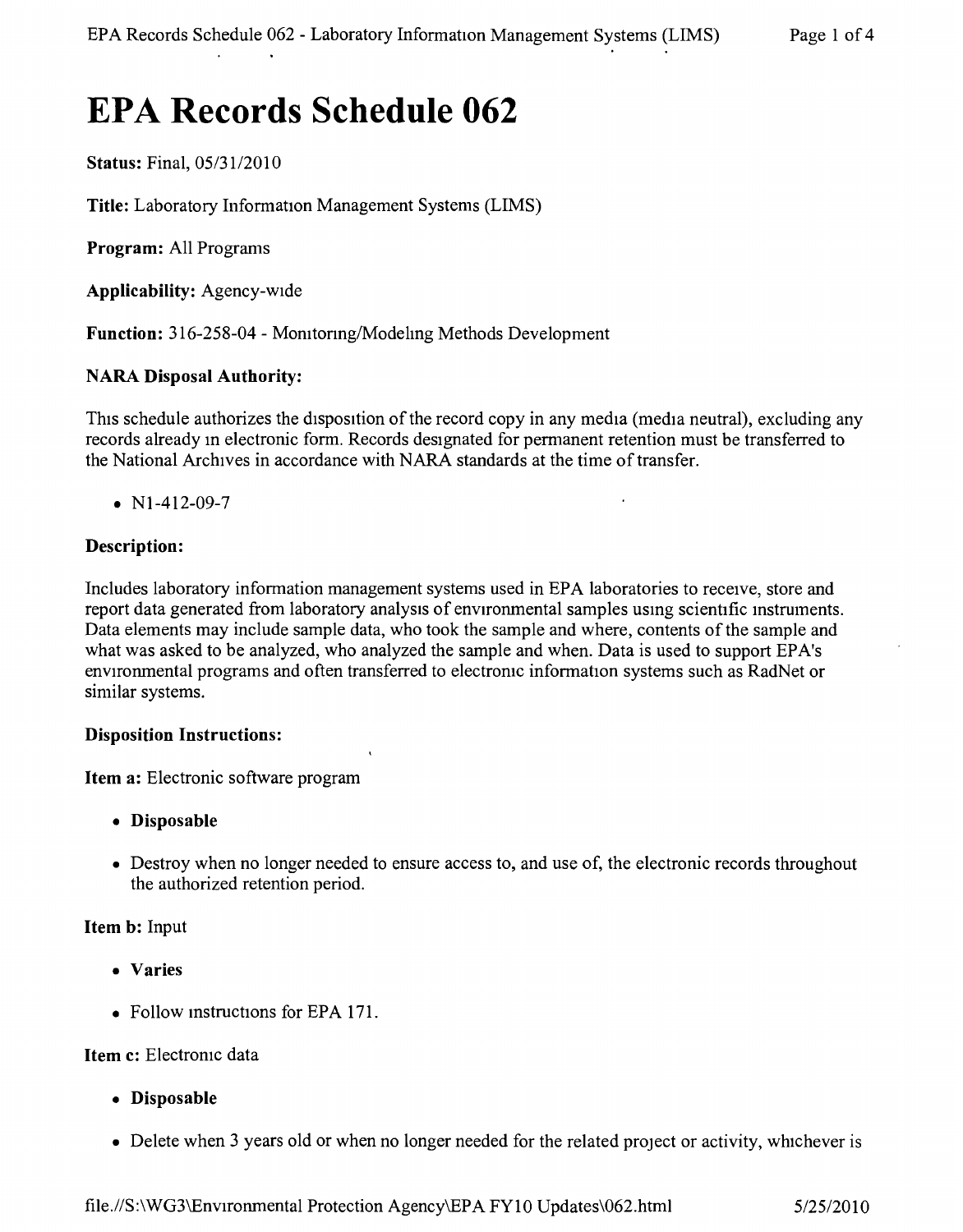longer.

Item d: Output and reports

- $\overrightarrow{\text{Varie}}$
- File with related records and follow instructions for the related records.

Item e: System documentation

- • Disposable
- Follow instructions for EPA 304, item  $a(1)$ .

### Guidance:

Sampling data Incorporated into other files (e.g., Superfund site files) or transferred to other databases (e.g., RadNet) are retained according to the disposition instructions for the records they support.

This schedule includes, but is not limited to, the following systems hsted by headquarters program or regional office'

Office of AIr and Radiation

- Laboratory Data Management System (LDMS)
- National Air and Radiation Environmental Lab (NAREL) Laboratory Information Management System (NAREL-LIMS)
- NVFEL Lab Data Management System (LDMS)
- Office of Radiation and Indoor Air (ORIA) Laboratory Information Management System (ORIA LIMS)
- Radiation and Indoor Environments APEX Alpha System (R&IE APXA)
- Radiation and Indoor Environments APEX Gamma Systems (R&IE APXG)
- Radiation and Indoor Environments Filter Weighing Laboratory (R&IE FL)
- Radiation and Indoor Environments Laboratory Information Management System (R&IE LIMS)
- Radiation and Indoor Environments Liquid Scintillation Laboratory (R&IE LSL)
- Radiation and Indoor Environments Mobil ER Laboratory (R&IE MERL)
- Radiation and Indoor Environments Radon Calibration System (R&IE RnCal)
- Radiation and Indoor Environments Radon Canister System (R&IE RCS)

Office of Enforcement and Compliance Assurance

• Lab Automation System (LBAU) (Sample Management System)

Office of Solid Waste and Emergency Response

• Field Operations and Records Management System (FORMS II Lite)

# Region 1

• Labworks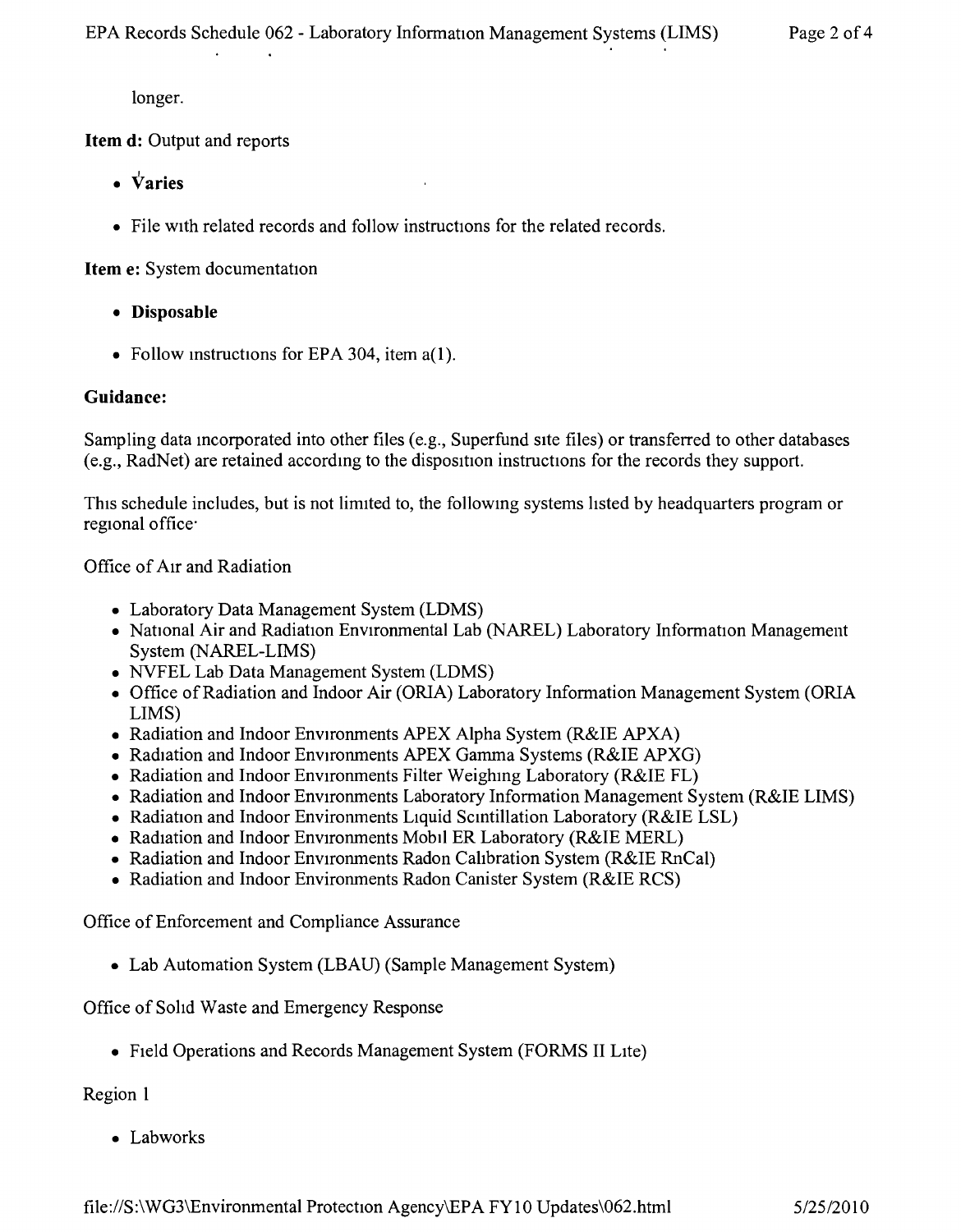• New England Samples Tracking System (NESTS)

## Region 3

• Relational Lab Information Management System (RLIMS)

## Region 4

- Element Laboratory Information Management System (LIMS)
- Laboratory Information Management System (LIMS)

## Region 7

• Laboratory Information Management System (LIMS)

## Region 10

• Laboratory Management System (RX75)

Electromc mformation systems with long-term or permanent retention such as the Comprehensive Environmental Response Compensation and Liability System (CERCLIS), EPA 050, are scheduled separately. Other disposable systems not requiring specific schedules have been categonzed mto this schedule or one of the other "generic" or "big bucket" schedules:

- EPA 063 Electronic Models and Expert Systems
- EPA 089 Information Tracking Systems
- EPA 090 Administrative Support Databases
- • EPA 094 Electronic Bulletin Boards
- EPA 179 Special Purpose Programs

Electromc records not requinng their own schedules or covered in one of the generic schedules above may be segments or phases of information systems. Examples of this type of schedule mclude, but are not limited to:

- EPA 164 Electronic Spreadsheets
- EPA 170 Files and Records Relating to the Creation, Use, and Maintenance of Computer Systems, Applications, or Electronic Records
- EPA 304 Systems Documentation

# **Reasons for Disposition:**

The following changes were made in the *11/3012008* version:

- Revised disposition instructions for item c to include "to support the related project or activity."
- Revised list of systems covered in guidance.

LIMS are used as a tool to track samples and generate mformation filed m the related project or program file. The schedule was formerly approved by NARA as *NI-412-94-2/11* for the Lab Automation System (LBAU) (Sample Management System) and has been expanded to mclude LIMS used throughout the Agency